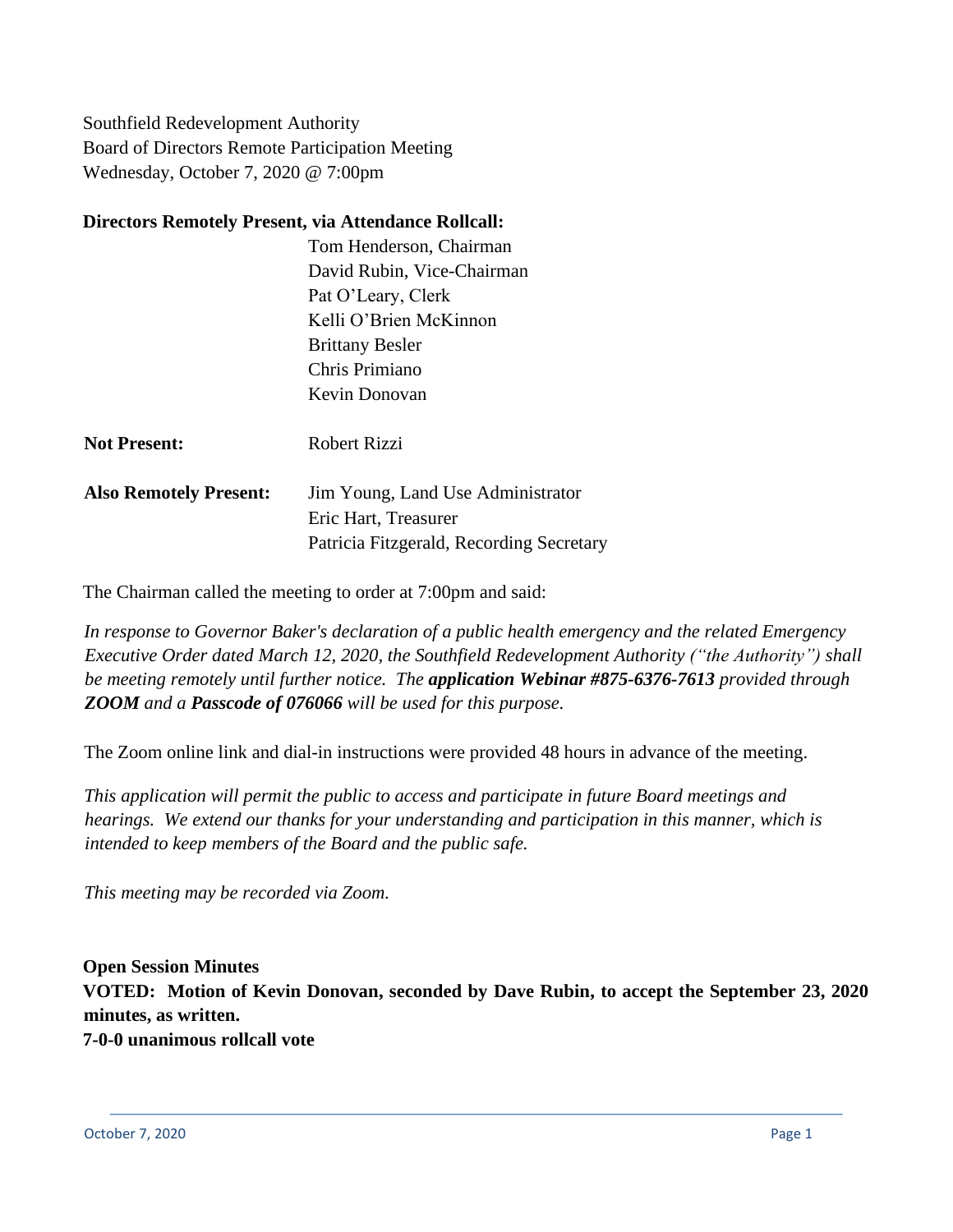### **Treasurer's Report**

2010A Infrastructure Development Revenue Bond Refunding Resolutions

-Approval of Amended and Restated Trust Indenture between the Authority and Wells Fargo Bank, N.A.

-Designation of Authorized Officers of the Authority

-Authorization for issuance of the 2020A Infrastructure Development Revenue Bonds

-Authorization for execution of a purchase contract between the Authority and Stifel, Nicolaus & Company, Inc.

-Approval of the public infrastructure improvements (the "Series 2020A Improvements")

-Adoption of post-issuance compliance procedures

Chairman Henderson introduced Jay Gonzalez and Kris Moussette of Hinkley-Allen, bond counsel for the Authority.

Mr. Gonzalez said South Shore Tri Town Development (SSTTDC) issued bonds in 2010 to finance project infrastructure. Those bonds are being paid by a few sources; assessments on FOST-1 and FOST-2, and property tax revenue. This has been pledged to the owners of the 2010 bonds, who lent the money. At that time there was not a lot on the base, and the bonds were riskier. The market is much better today, interest rates are really low, there is a lot more development now and this has generated more tax revenue. There is now an opportunity to refinance the outstanding debt and generate significant savings; that is what the Resolution is all about.

### **Resolution**

Mr. Gonzalez explained:

Section 1 authorizes a new and restated Trust Indenture which is basically a source of security for whoever will loan money in order to make them feel comfortable that they will be repaid. This includes a pledge to bond holders, provides for terms of the bond, and the rights that bond holders have. This essentially authorizes the Chairman and the Vice Chairman, on behalf of the Authority and the Board, to make any amendments to the form of Indenture necessary and to enter into it to provide for the issuance and security for the bond.

Section 2 authorizes the issuance of Series 2020A Bonds and terms and rate of interest. He said the SRA's vote has a maximum amount of \$17 million depending on the market the day the bonds are sold.

Section 2 also includes the purposes for which the bonds can be issued, which includes funding a reserve fund and using premiums generated to finance new projects.

The vote authorizing the bonds also says the Authority can only move forward with the bond issue and sell the bonds if it achieves savings by doing so. This is also important because the state has to approve any bond issue that SRA issues, unless it is being done for savings, which this is.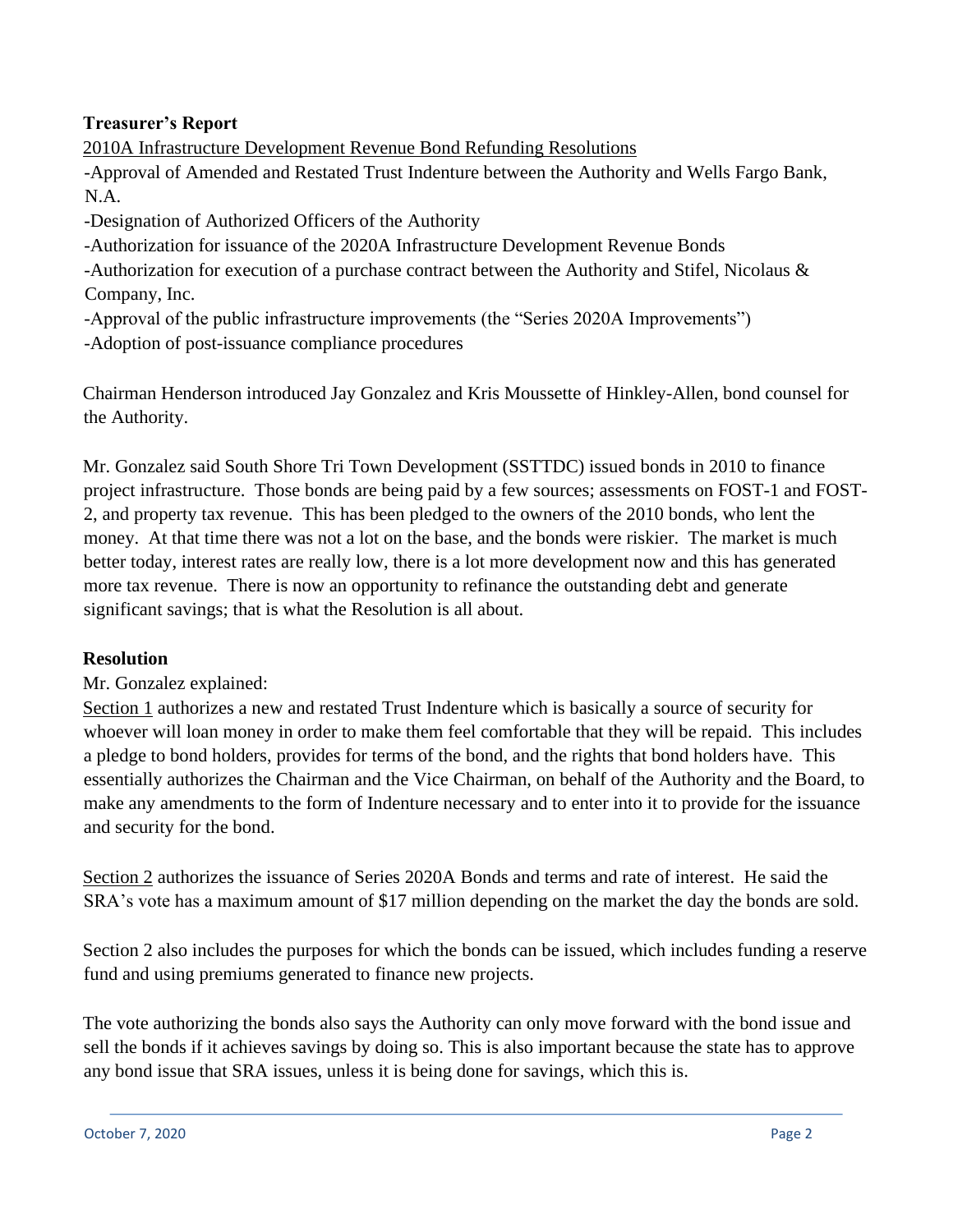The interest rate is capped at 8½ %, which is why they are trying to generate all savings up front.

Section 3 authorizes the sale of the bonds to Stifel, Nicolaus & Company, the underwriter, pursuant to a purchase contract. The actual issuance and closing will probably take place a couple of weeks later. The Chairman and Vice Chairman are authorized to sell the bonds at a price not less than 110%.

Section 4 is a list of projects that need to be done. This total cost is likely to be more than the upfront savings of the bonds. This authorizes the Chairman or the Vice Chairman to determine which projects to move forward with, but only if:

- it is determined there are sufficient funds to complete the project, and
- there is confirmation from bond counsel that the project authorized will not adversely impact the tax-exempt status of the bond

Section 5 authorizes the Chairman and Vice Chairman to do anything else necessary to carry out this transaction. Also referenced are additional necessary documents.

Section 6 approves attached Exhibit C "Post-Issuance Compliance Policy". Underwriters buying the bond want to see that policies and procedures are in place.

Section 7 provides for when the Resolution will take effect (upon the Authority's adoption).

Kris Moussette said the Indenture is a draft that will need to be finalized, and the Post Issuance Compliance Procedures Policy has two components (tax law requirements and security law requirements) which should be looked at.

# **VOTED: Motion of Kevin Donovan, seconded by Tom Henderson, to adopt the Resolution as presented and delineated by Bond Counsel**

*(See vote below)*

Mr. Primiano asked for the assessed value of FOST1 and FOST2; Mr. Hart said approximately \$230 million.

Mr. Primiano asked where that figure comes from; Mr. Gonzalez said it is the assessed values determined by the towns.

### *Public Comments*:

Mary Parsons of Rockland asked what the assessed value is for Rockland; Mr. Hart said he thought that the amount of pledged revenue for Rockland is around \$10,000. Ms. Parson also asked when the Bonds will expire; Mr. Gonzalez said the date is the same as now, 2040.